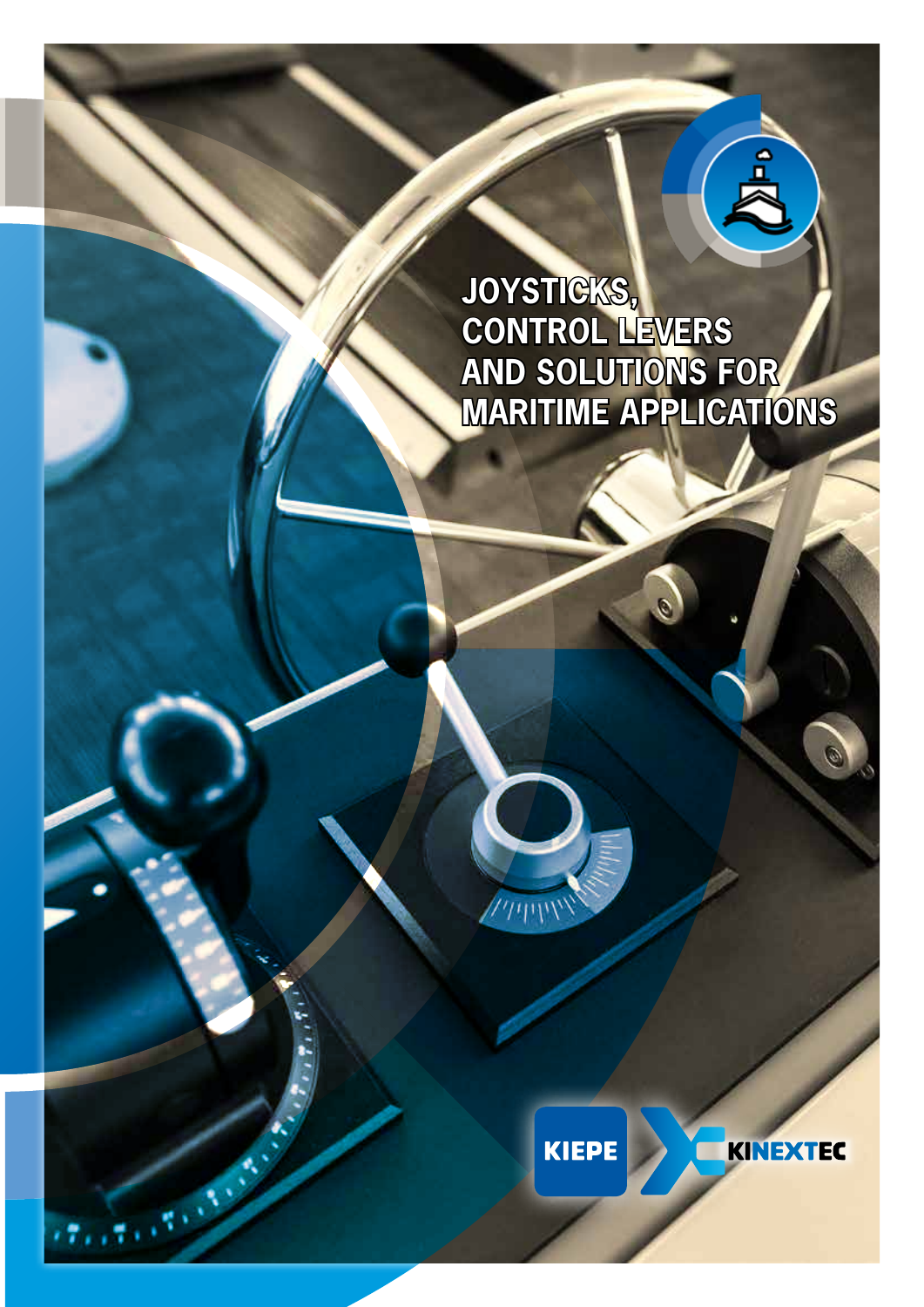

KIEPE was established in 1959 and is one of the oldest Italian supplier in Industrial, Security and Transportation sectors.

KIEPE operates abroad as KINEXTEC and provides the highest technology products and innovative solutions to customers ranging from big multinational companies to small businesses.

# lilaas<sup>®</sup>

KIEPE Electric SpA is the exclusive distributor of Lilaas AS joysticks, control levers and systems for marine industry in Italy and Spain.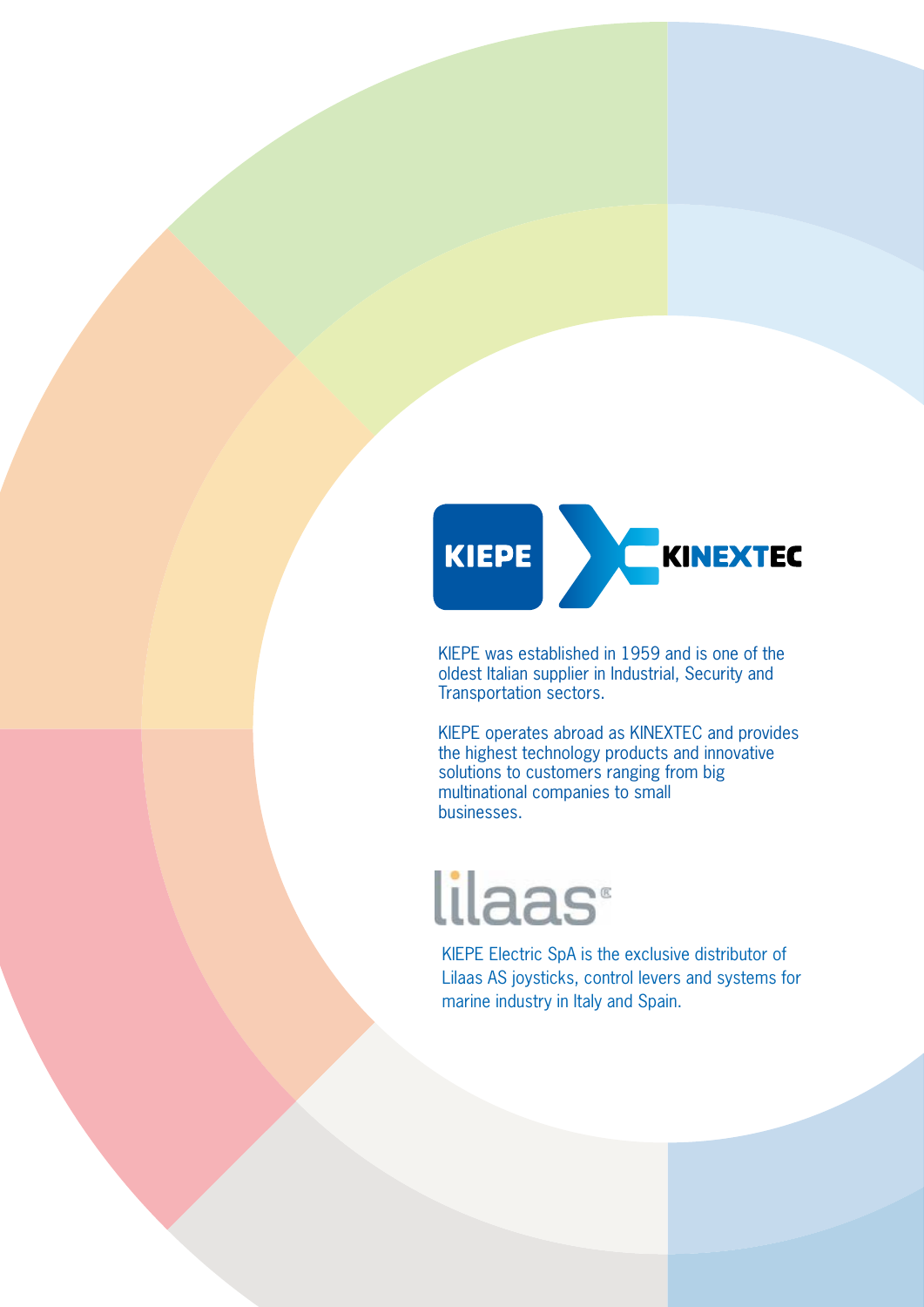#### THRUSTER – PROPULSION

| CONTROL LEVER LE90                     | PAG. 2         |
|----------------------------------------|----------------|
| CONTROL LEVERS LF90 - LF120 - LF180    | PAG. 3         |
| CONTROL LEVERS LF90 - LF120 NEW DESIGN | PAG. 4         |
|                                        |                |
| <b>JOYSTICKS</b>                       |                |
| <b>JOYSTICKS LO4</b>                   | PAG. 5         |
| <b>RUDDER CONTROL</b>                  |                |
| RUDDER CONTROL UNIT LF80               | PAG. 6         |
| RUDDER CONTROL UNIT LF150              | PAG. 7         |
|                                        |                |
| <b>AZIMUTH - THRUSTER - PROPULSION</b> |                |
| <b>CONTROL LEVER LF70</b>              | PAG. 8         |
| MULTIFUNCTION LEVER L01                | PAG. 9         |
|                                        |                |
| <b>THRUSTER CONTROL SYSTEM</b>         |                |
| THRUSTER CONTROL SYSTEM LTC01          | <b>PAG. 11</b> |
|                                        |                |
| <b>ELECTRONIC SHAFT SYSTEM</b>         |                |
| AESS (ELECTRONIC SHAFT SYSTEM)         | <b>PAG. 12</b> |
|                                        |                |
| <b>OTHER SOLUTIONS</b>                 |                |
| LINEAR FIRE DETECTION SYSTEM           | <b>PAG. 13</b> |
| <b>MARINE CABLES</b>                   |                |
|                                        |                |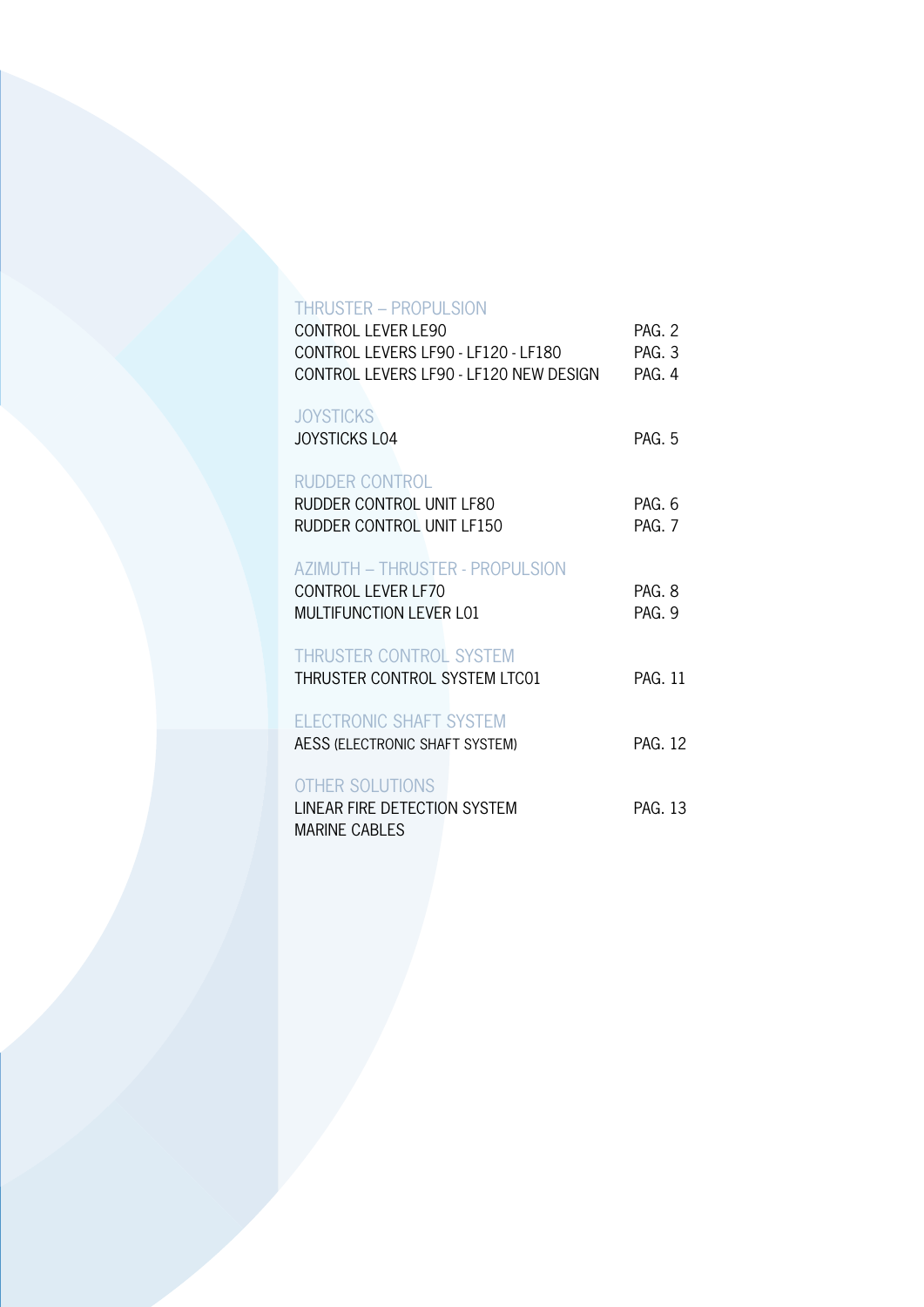### **CONTROL LEVER LE90**

#### **ALL-IN-ONE LEVER. BEST QUALITY/PRICE RATIO**

LE90 is All-In-One: Thruster – Propulsion – FWD – AFT lever.

Single or double lever, with optional interchangeable single, double and triple switch modules.

Easy mounting and adjustment. Flush mounted with no parts under the plate.











lilaas<sup>®</sup>



• Interchangeable snap-on single, double and triple switch modules

- Personalizable with your own logo
- 3 interchangeable LED-illuminated scales
- Adjustable brakes and detents
- Adjustable screws for adjusting friction
- Other options on request

| Enclosure: IP66                                                                        |
|----------------------------------------------------------------------------------------|
| Materials: Aluminium, Steel A2, POM                                                    |
| Finish: Anodised, SurTec                                                               |
| Weight: 900g                                                                           |
| Handle movement/Electrical movement: $\pm 60^\circ$ , 246°                             |
| Potentiometer: 5 k $\Omega$ , 350deg max wiper current 1mA                             |
| Detent: Zero and $\pm 20\%$                                                            |
| Friction: Adjustable                                                                   |
| Block AFT movement: One handle (additional screw in box)                               |
| Scale foil: 3 types included in box                                                    |
| Illuminated scale: RGB LED scale 5VDC or 24VDC                                         |
| Type approval: EN/IEC 60945, ABS, BV, DNV/GI, KR, LR, NK, RINA, PRS, RS, CRS (Pending) |

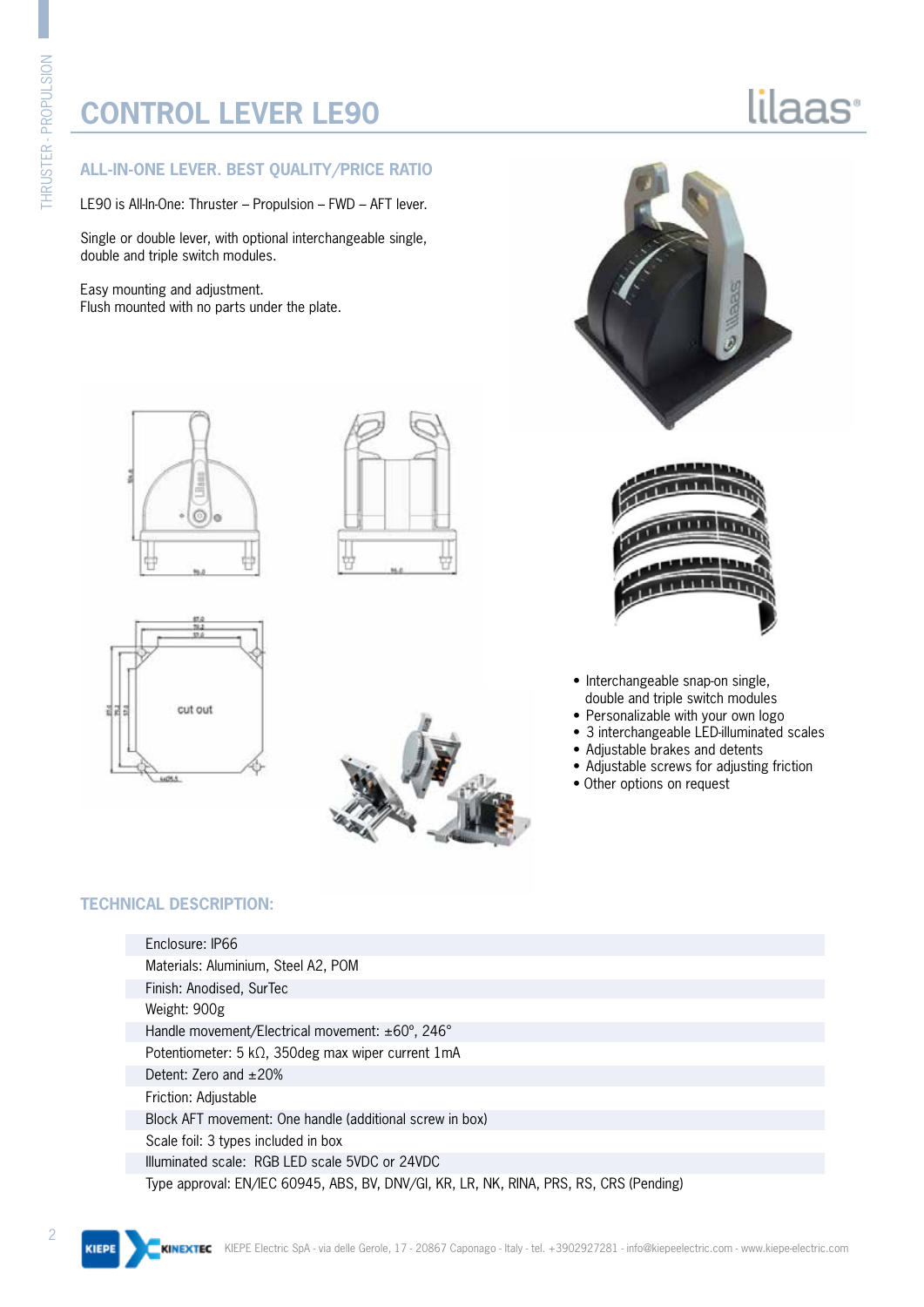### **CONTROL LEVERS LF90 - LF120 - LF180**

### lilaas<sup>®</sup>

#### **THE MOST RELIABLE MARITIME CONTROL LEVERS**

Designed for single or double operation of tunnel thruster and propulsion machinery.

The units are designed for electronic control and are equipped with potentiometers.

Available motorized and non-motorized versions. Panel plate is standard on motorized controllers.



#### **Options**

- Spring loaded return to neutral position
- Built-in switches
- Other termination available
- Panel plate 96×96mm (LF90),
- 96x144mm (LF120), 144x220mm (LF180) • Motorised axes
- A range of different scale foils
- Custom design (illuminated LED scale, colour, panel plate, potentiometer, shafts and handles)
- Other options on request



84

Q  $\frac{1}{100}$  72  $\frac{1}{100}$ 96 E **ALLA** Ř Millity Firm

Top view with panel plate

ä

Technical drawing mecanical version of LF90

#### **TECHNICAL DESCRIPTION:**

KIEDE

| Enclosure: IP66 (with panel plate)                                            |
|-------------------------------------------------------------------------------|
| Side covers: Black coated aluminium                                           |
| Materials: Aluminium, Steel, POM (plastic material)                           |
| Finish: Anodised, SurTec                                                      |
| Weight: 0,6 - 1,5kg (depending on version)                                    |
| Handle movement/ Electrical movement: $\pm 60^\circ$ , 300° (320° - LF180)    |
| Potentiometer: 1x5/2x5k_Potentiometer/ Dual 5Vsensor/Dual CANopen/Dual 4-20mA |
| Standard potentiometer: 5 k $\Omega$                                          |
| Friction: Adjustable                                                          |
| Scale foil: Black and white 100-0-100 thruster or propulsion scale            |
| Illuminated scale: 28V bulb                                                   |
| Standard termination: 16 pins contact with plug                               |
| Type approval: EN/IEC 60945, ABS, BV, DNV, GL, KR, LR, NK, RINA, PRS, RS, CRS |

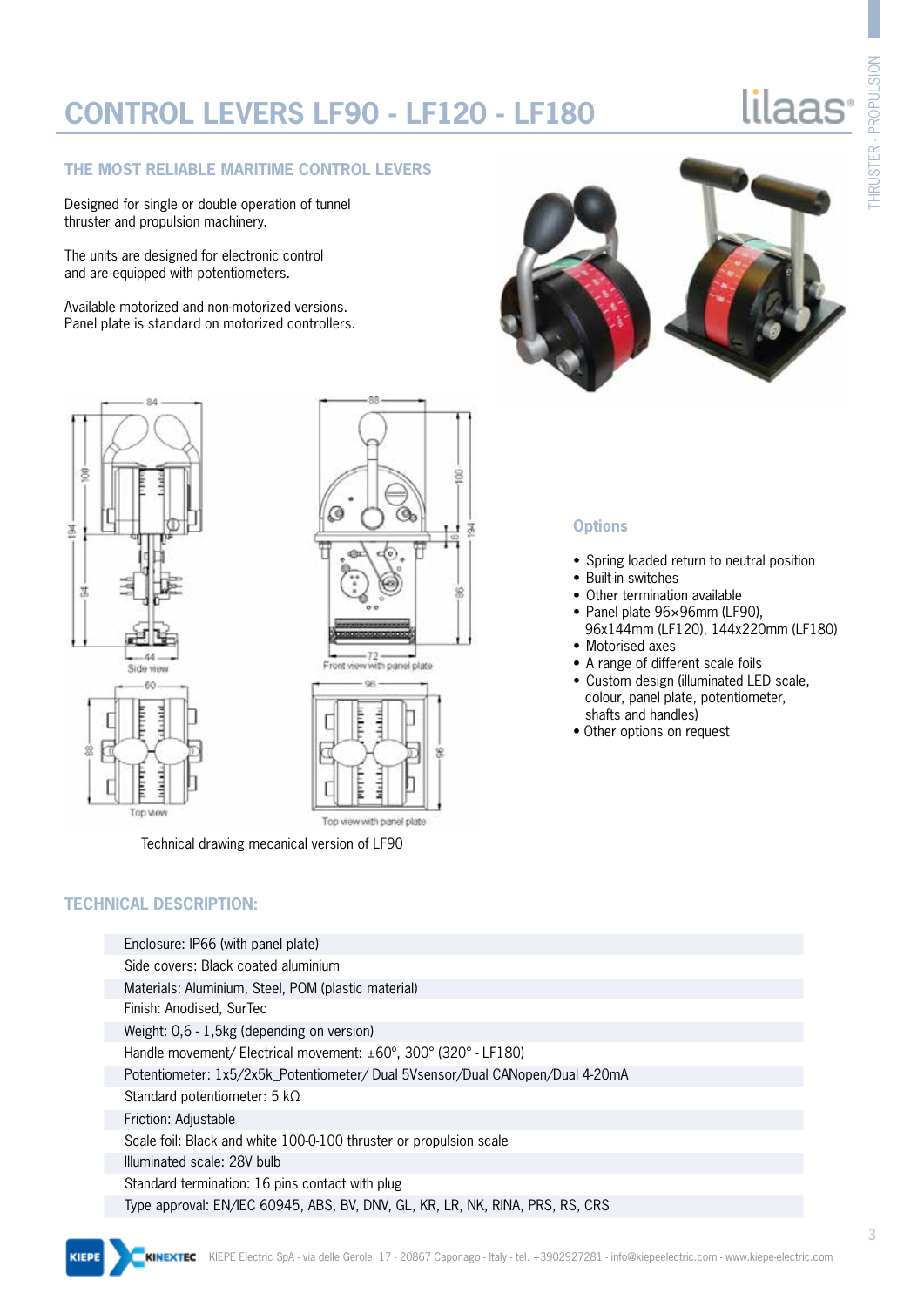### **CONTROL LEVERS LF90 & LF120 - New Design!**

## lilaas<sup>®</sup>

#### **NEW AND MODERN DESIGN - MULTI INTERFACE OPTIONS**

New LF90 and LF120 high quality single or double thruster and propulsion levers. LF120 is slightly larger than the LF90.

#### Measurements:

LF90X: L=96mm W=96mm H=112mm LF120X: L=144mm W=96mm H=145mm Console depth needed: ≤100

All models can be delivered with the following choice of interface: Potentiometer: 1x5kΩ CT, 2x5kΩ CT (other available on request) Hall sensors: Dual 0,5-4,5V, Supply voltage 5V Dual CANopen, Supply voltage 8-36V Dual 4-20mA, Supply voltage 16-36V

Available motorized and non-motorized versions.



#### **Options**

- Single and double
- With and without panel plate
- Build in switches
- Detents
- Blocked aft movement
- Other options on request



| Enclosure: IP66                                                               |
|-------------------------------------------------------------------------------|
| Materials: Aluminium, Steel, POM (plastic material)                           |
| Finish: Anodised, SurTec                                                      |
| Weight: 1 - 1,5kg (depending on version)                                      |
| Handle movement/ Electrical movement: $\pm 60^\circ$ , 245°                   |
| Potentiometer: 1×5/2x5kPotentiometer/ Dual 5Vsensor/Dual CANopen/Dual 4-20mA  |
| Detent: In Zero                                                               |
| Friction: Adjustable                                                          |
| Scale foil: Black and white 100 - 0 - 100 thruster or propulsion scale        |
| Illuminated scale: 24V LED                                                    |
| Termination: 16 pins contact with plug                                        |
| Type approval: EN/IEC 60945, ABS, BV, DNV, GL, KR, LR, NK, RINA, PRS, RS, CRS |

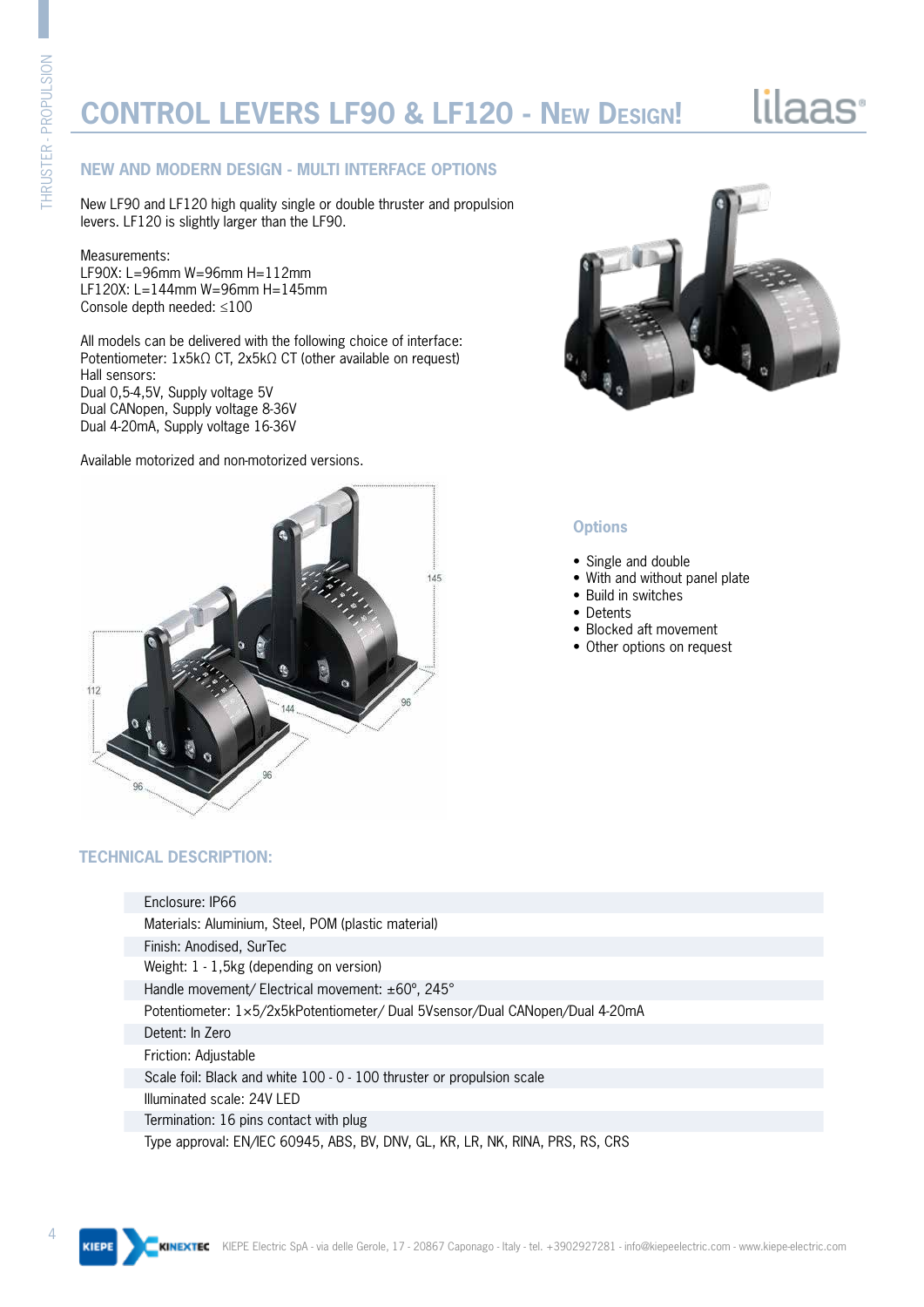### **JOYSTICKS L04**

#### **STYLISH JOYSTICKS FOR ELECTRONIC CONTROL**

A multifunction-type joystick with simultaneous operation of all 3 axes. Designed for electronic control.

Touch-free magnetic sensors reduce the amount of space required under the mounting plate and make movement extremely smooth and accurate.

Redundant sensor included. Adjustable brakes and zero point. For maritime as well as shore based purposes.

Other available models: LF40, LF50, LF60



| <b>Standard</b> | L04 |
|-----------------|-----|
| A               | 113 |
| ь               | ′4  |



#### **Options**

- Customizable with your logo
- Push button with or without light
- Different shafts
- Spring-loaded return to neutral
- Colours
- Built-in switches
- 

#### **TECHNICAL DESCRIPTION:**

ļ

| Enclosure: IP56                                                                                             |  |
|-------------------------------------------------------------------------------------------------------------|--|
| Material: Aluminium, Steel A2, POM                                                                          |  |
| Finish: Alodine, Powder coating                                                                             |  |
| Weight: 0,8 kg                                                                                              |  |
| Handle movement: $X = \pm 24^{\circ}$ ; $Y = \pm 24^{\circ}$ ; $Z = \pm 24^{\circ}$                         |  |
| Electrical movement: $X = \pm 48^\circ$ ; $Y = \pm 48^\circ$ ; $Z = \pm 120^\circ$ (90° with spring return) |  |
| Sensors: Magnetic                                                                                           |  |
| Standard termination: 16 pins contact with plug                                                             |  |



JOYSTICKS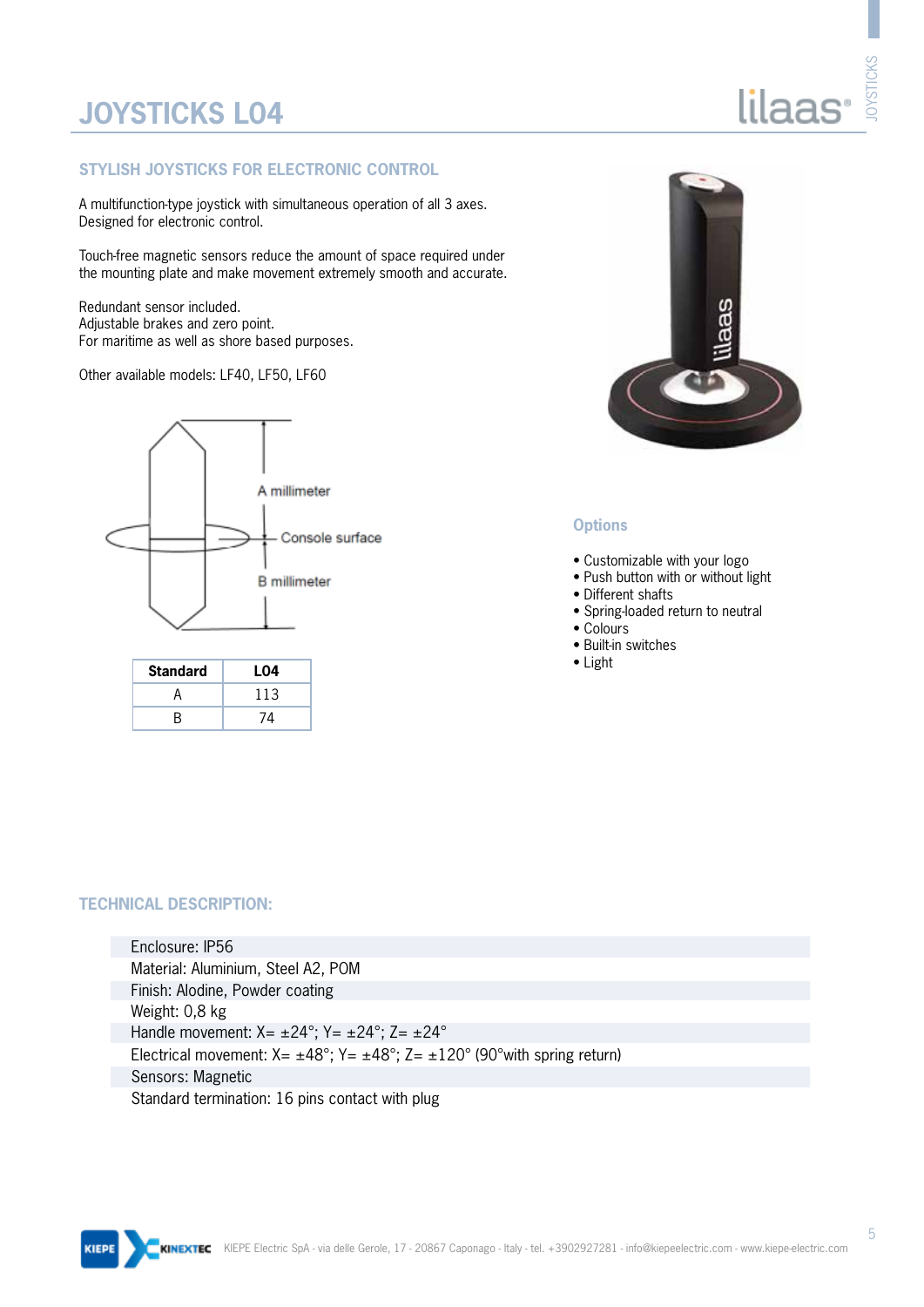### **RUDDER CONTROL UNIT LF80**

# lilaas<sup>®</sup>

#### **SMALL AND RELIABLE CONTROL LEVER**

The unit is designed for electronic control, equipped with potentiometer.

Different knobs and/or wheels and a range of scales available as options.







#### **Options**

- Integrated scale light
- Built in switches
- Motorized axis
- Alternative potentiometers
- Wheel, knob or handle
- Deflection
- EMC protection
- Spring-loaded return to neutral

| Enclosure: IP66 |  |
|-----------------|--|
|-----------------|--|

- Panel plate: Coated aluminium
- Handle: Dull surface stainless steel and POM
- Standard potentiometers: 5kΩ
- Potentiometer operation: Gear Wheel
- Standard termination: 16 pins contact with plug
- Illuminated scales: Self-adhesive with light (24V)
- Type approval: EN/IEC 60945, ABS, BV, DNV, GL, KR, LR, NK, RINA, PRS, RS, CRS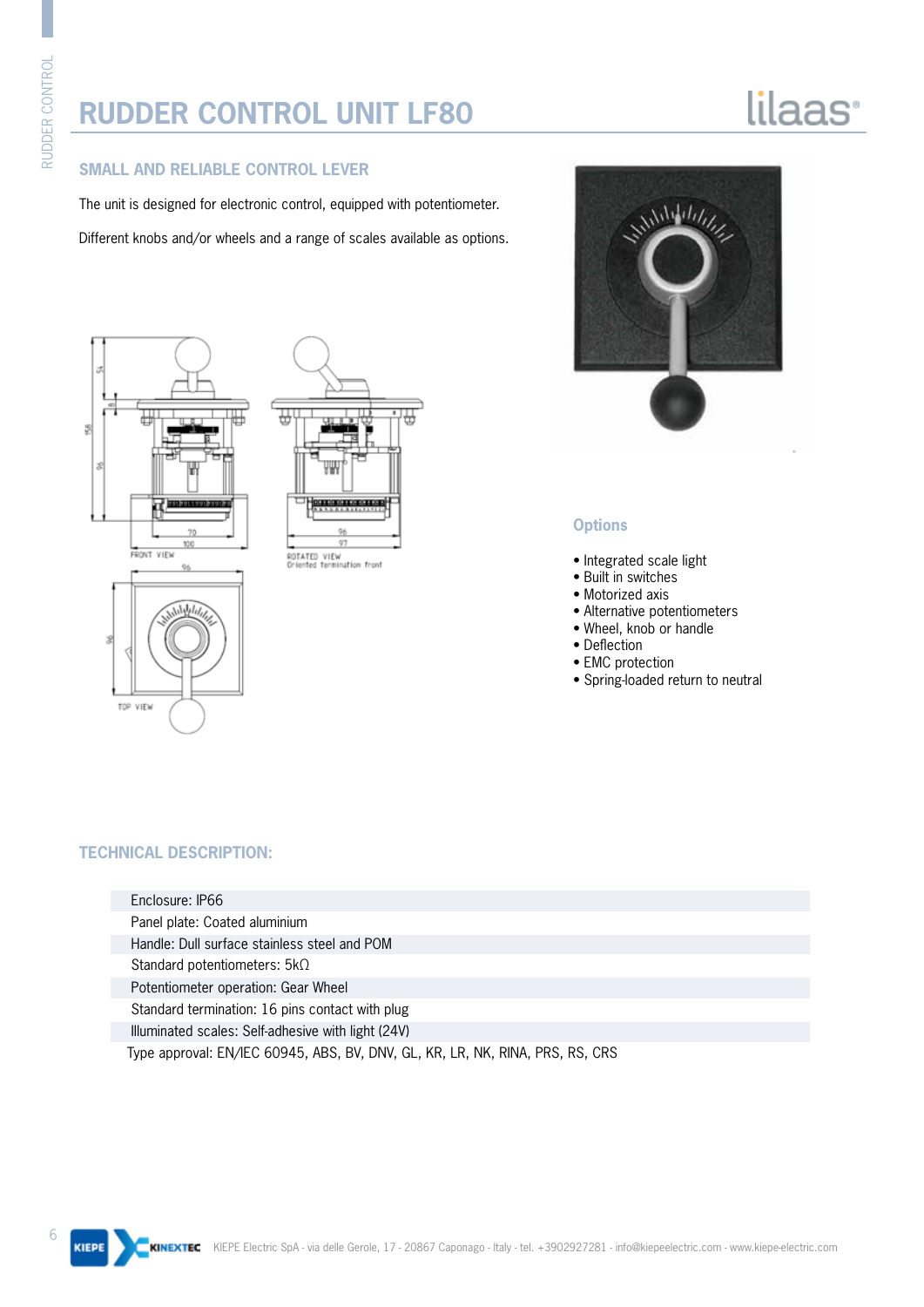### **RUDDER CONTROL UNIT LF150**

#### **HIGH QUALITY AND RELIABLE GOOD GRIP**

The rudder control unit is designed for electronic control. It includes potentiometer and visible panel plate.

The full size standard wheel can be turned maximum 280º.



#### **Options**

- Spring-loaded return to neutral
- Built-in switches
- Termination
- Scale with or without lights
- Custom design (wheel and panel plate)



#### **TECHNICAL DESCRIPTION:**

Enclosure: IP56 Material/Finish: Steel A2, Coated aluminium, POM, alodine, powder coating Weight: approx. 3kg Standard potentiometers: single 5kΩ, linear Detent: In Zero Movement: ±60° (LF150-01-19) and ±155° (LF150-01-30) Wheel diameter/grip: 350mm/steel or padded Standard termination: 16 pins contact with plug Type approval: EN/IEC 60945, ABS, BV, DNV, GL, KR, LR, NK, RINA, PRS, RS, CRS

lilaas<sup>®</sup>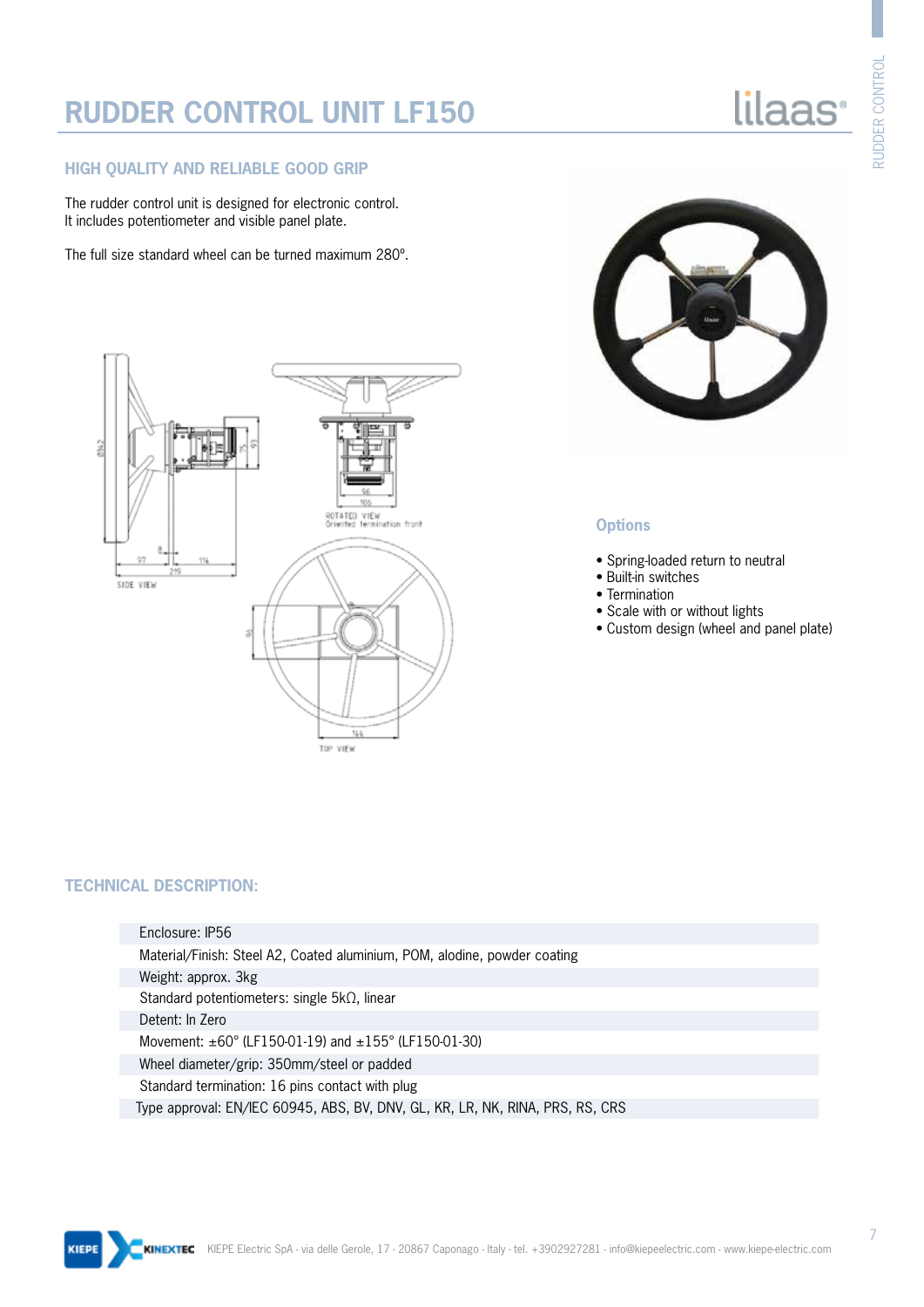pp.

### **CONTROL LEVER LF70**

#### **DUAL CONTROLS COMBINED - SIMPLE, SAFE & COMPACT**

LF70 is an Azimuth dual axis control lever.

It is intended for controlling two functions such as pitch or engine speed as well as thrust direction of the propeller.

The control lever can be moved  $+/-$  60 $^{\circ}$  vertically and continuously 360° horizontally.

It is designed for electronic control and is equipped with potentiometer.

Pointer and scale with integrated illumination.

Motorized version and Lilaas el-shaft system available as options.





lilaas<sup>®</sup>

#### **Options**

- Limited movement
- Motorised axis
- El-shaft system
- Built-in switches
- Termination
- Alternative potentiometer
- Custom design: Handles, scale foils

| Enclosure: $IP66 + EMC - screened$                                            |  |
|-------------------------------------------------------------------------------|--|
| Material/Finish: Steel A2, Coated aluminium, POM                              |  |
| Handle: Moulded polyurethane plastic                                          |  |
| RPM movement, handle/electrical: ±60°, 245°                                   |  |
| Azimuth movement, handle/electrical: 360°, 360°                               |  |
| Standard potentiometer: RPM $5k\Omega$ , Azimuth $5k\Omega$ sin/cos           |  |
| Potentiometer operation: Gear Wheel                                           |  |
| Standard termination: 16 pins contact with plug                               |  |
| Illuminated scales: Self-adhesive (24V)                                       |  |
| Type approval: EN/IEC 60945, ABS, BV, DNV, GL, KR, LR, NK, RINA, PRS, RS, CRS |  |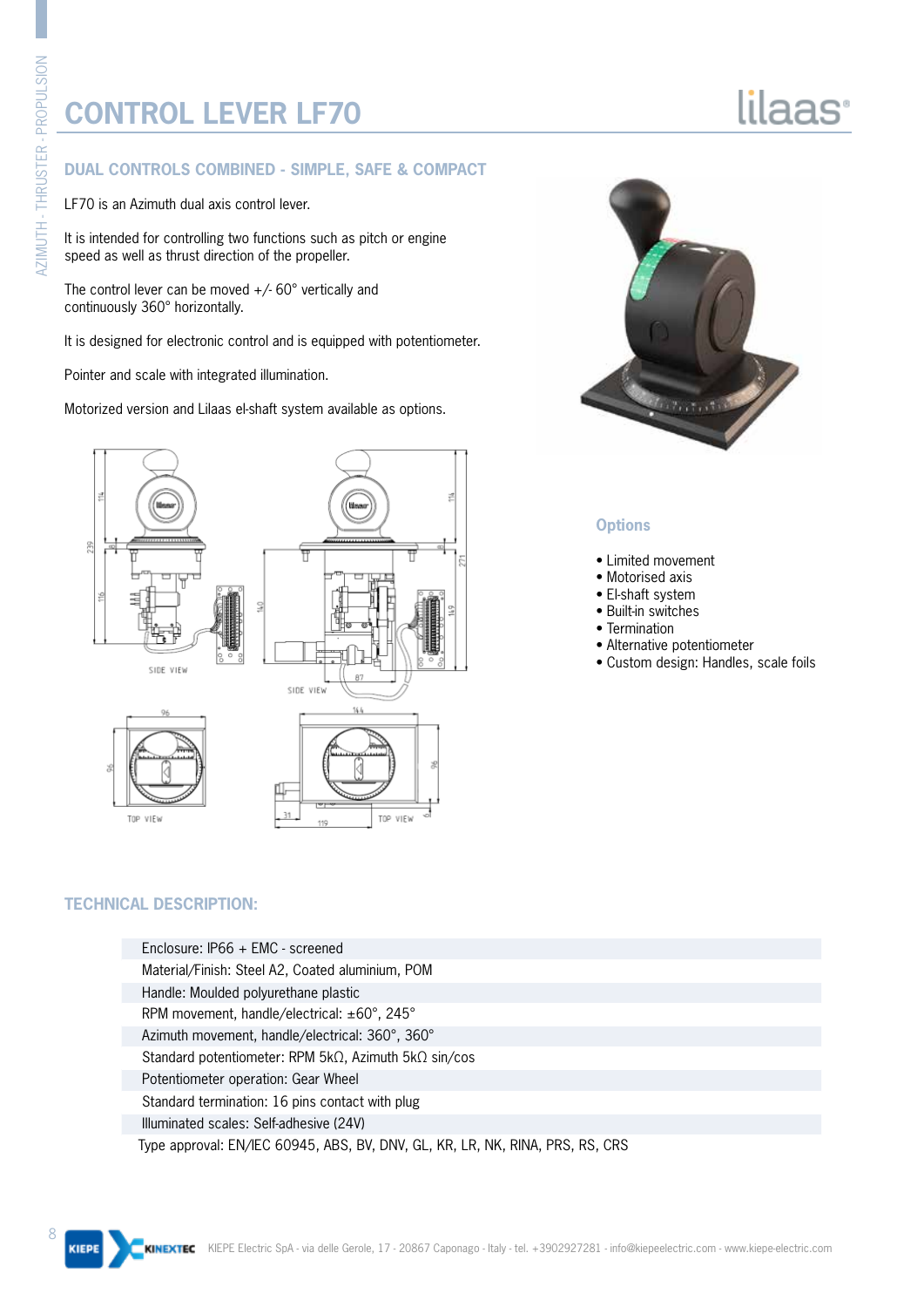### **MULTIFUNCTION LEVER L01 (MECHANICAL)**

#### **THRUSTER AND PROPULSION CONTROLS FOR AZIMUTH**

It is compact, rugged and combines multifunction control simply and safely for all types of ship.

L01 is available as azimuth, thruster and propulsion control lever with laser engraved and LED illuminated scale.

The new mechanics require only a minimum installation depth: Azimuth 98mm. Thruster/Prolusion 71mm.

L01 has redundant magnetic sensors on all axes.





#### **Options**

- Built-in switches
- Mechanical detents
- Limited deflection
- Customized scale
- El motor
- Colours on request
- Logo on request
- Isolated analog output and backup output

#### **TECHNICAL DESCRIPTION:**

Enclosure: IP66 Power Supply: 24V DC; 5V DC (sensors) mechanical version Panel plate and housing: Coated aluminium Handle: Aluminium and moulded Arnitel Handle movement azimuth:  $\pm$  60 $^{\circ}$  and 360 $^{\circ}$ Handle movement thrust/propulsion:  $\pm 60^\circ$ Standard sensor: Magnetic 5V DC Isolated analog output and backup output Type approval: EN/IEC 60945, ABS, BV, DNV GL, KR, LR, NK, RINA, PRS, RS, CRS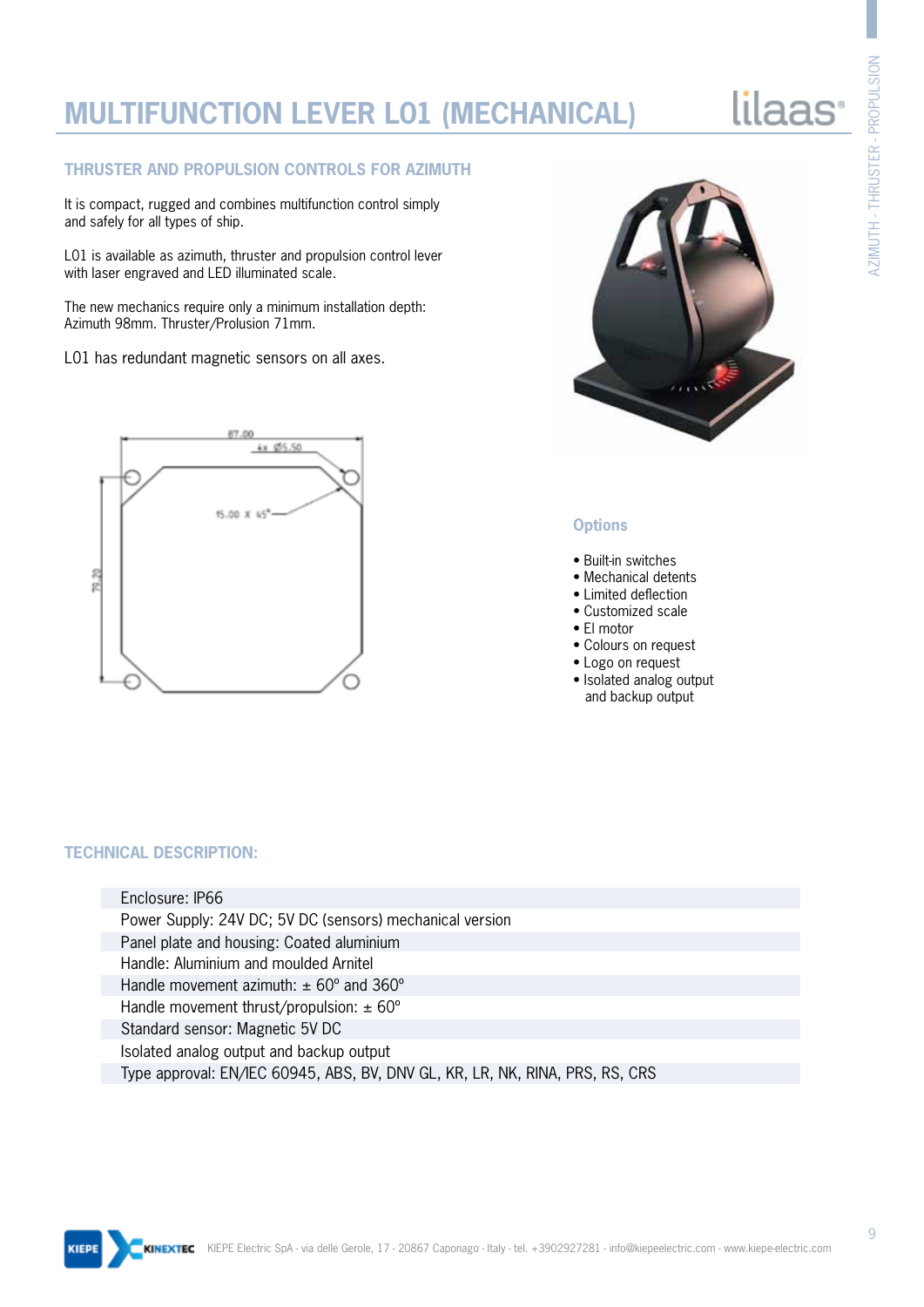### **MULTIFUNCTION LEVER L01i**

#### **THRUSTER AND PROPULSION CONTROLS FOR AZIMUTH WITH BUILT-IN EL-SHAFT SYSTEM**

The new cost-effective force feedback solution that does not use electric motors.

Software solutions and a built in TFT LCD digital display for position of the lever and feedback information from the ship's systems.

Various parameter settings: FWD or AFT, CAN, alarm, display, networks, feedback etc.

Capacitive touch switches on the display available for menu operations and/or for custom functionality.

Integrated el motors and in house developed electronic shaft system within the lever.

No more need for big expensive external boxes.



#### **TECHNICAL DESCRIPTION:**





**Options**

• Display graphics • Digital isolated input • Force feedback

• Integrated el-shaft system • Colours on request • Logo on request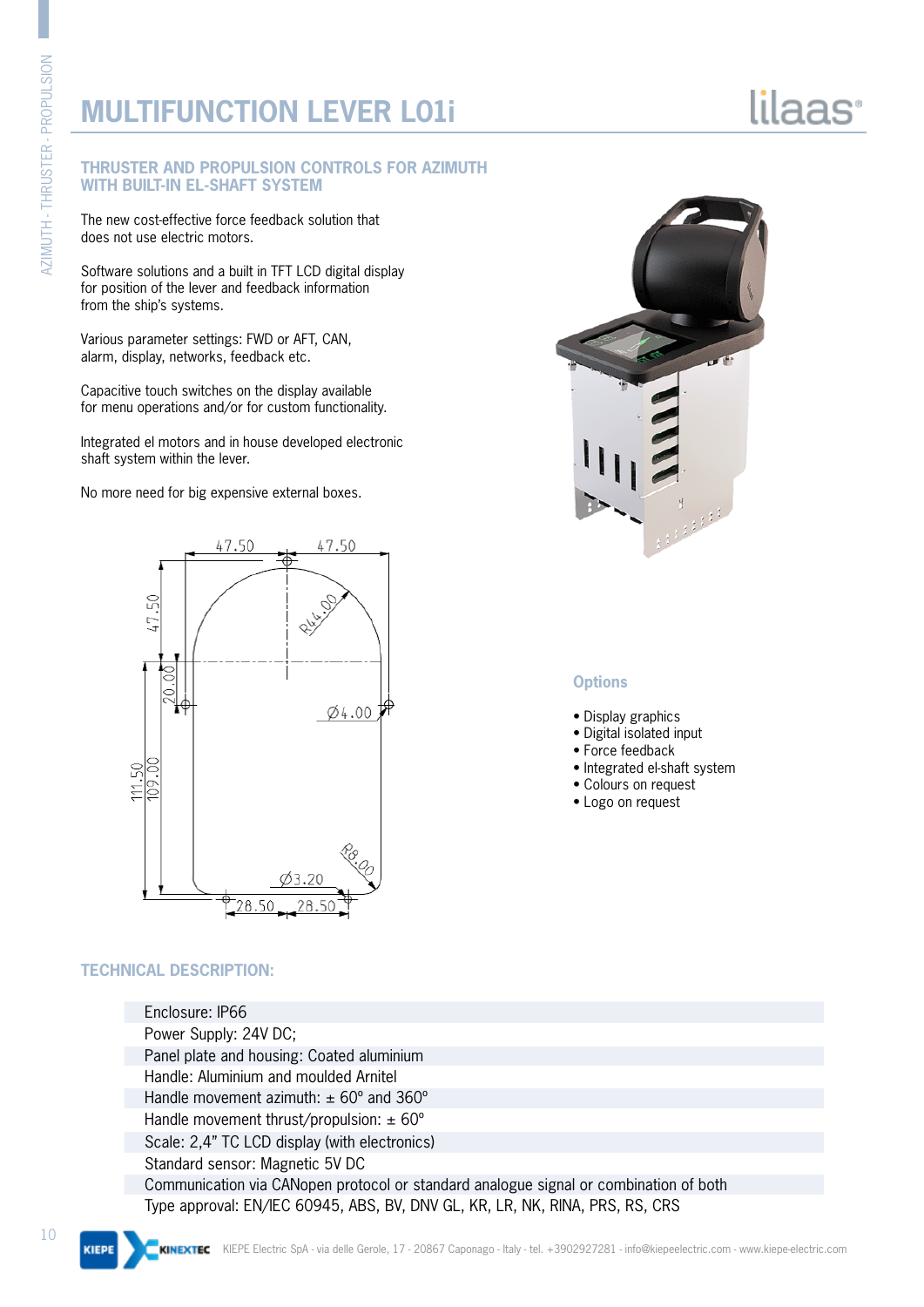### **THRUSTER CONTROL SYSTEM LTC01**

THRUSTER CONTROL SYSTEM

**THRUSTER CONTROL** 

#### **THE MODULAR AND ADAPTABLE SYSTEM FOR ALL VESSEL SIZES**

LTC01 is reliable system to remotely operate the thrusters from various control positions, such as forward bridge, aft bridge, bridge wings ect. The control can be taken bumpless from any control position at any time.

Modular built to be extendable to any system. Designed to work with any levers of choice and is capable of handling as many control positions as requested as well as being able to handle as many proplulsion and thrusters units as needed.

- Modular
- Adaptable to any vessel
- High-quality parts
- Fuel saving
- Compatible with future software functions
- Redundant network
- Interface to existing automation system
- Interface to engine control

#### **OPTIONAL CENTER CONSOLE**

LTC01 can be installed in Lilaas slim-line center console with alarm LED RGB edge, which changes color after severity of active alarms. Panel can be used with or without large screen.

Installing Lilaas new L01 control lever series and Lilaas new LED consoles will result in no parts below surface of the consoles.

Lilaas LED Console may be customized to fit bridge and bridge wing layout. Additional consoles can be installed if needed.



- Navigation: Interface to navigation equipment available. Echosounder, Log, VHF/UHF radio, Radar(s), Satellite navigation, Gyro, MRU, Nav lights ect. to be displayed on conning display
- VDR output: may output all data in Ascili to VDR, included Lever set-point as well as Thruster/Propulsion feedback
- Remote access security: available using secure colutions such as Open VPN, SSL/TLS firewall, IPSec, SSH ect. Optional Remote operation from app.
- Design: Customizible for any vessel configuration. Broad aray of Lilaas control levers to be used. LTC are able to interface any thruster configuration and any number of control positions.
- Redundancy: dual internet as a standard. CAN-bus between back-up sensor on each lever to thruster control as option. CAN-bus for simple and small systems available as option. All controllers with dual power supplies including alarm for power failure.
- Interface: interface protocols for any thruster, propolsion and ruddle units on the market.Open serial line standards to be used, enableling interfacing of all analogue standards including Lilaas actuators.
- Alarm handling: Alarm interface on serial line, on analogue signals. LED output for severity of alarms. Alarms available on separate alarm view. Alarms be displayed only when active.
- Automation: LTC is able to interact with various automation systems, displaying data on the bridge screen. Data will e transfered between LTC and automation system using serial line, anoalogue signals or ethernt.

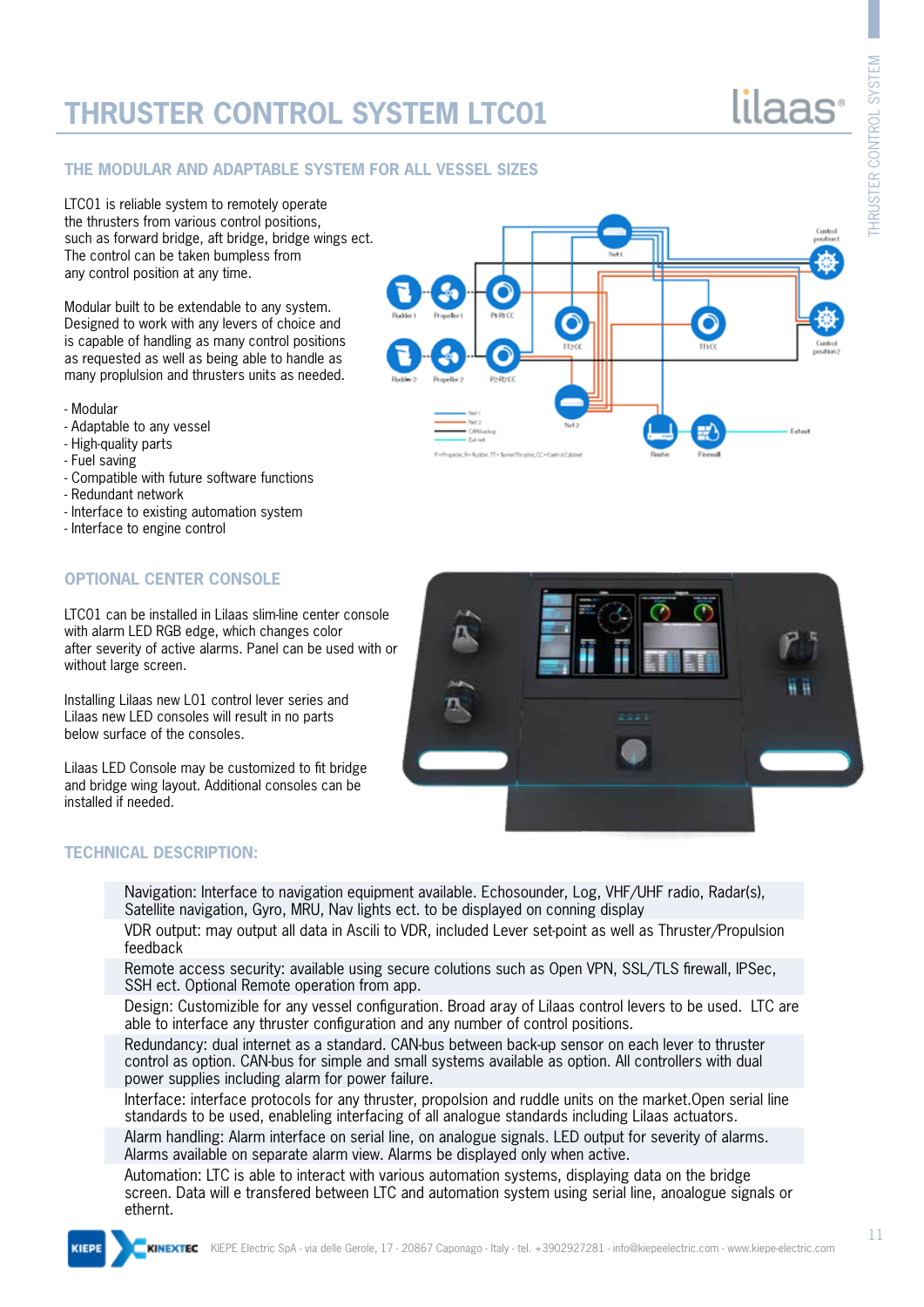### **AESS - ELECTRONIC SHAFT SYSTEM**

# lilaas<sup>.</sup>

#### **ACCURATE AND INTUITIVE INTERACTION**

Is a network system for up to 8 control lever positions and up to 4 propulsion engines into one redundant network.

Each control lever is a node in a network and consists of one control lever with servo systems and an electronic unit.

The system administrates the master position selection, slave positions and fault detection.





#### **APPLICATIONS:**

- Propulsion control levers
- Thruster control levers
- Rudder control
- General purpose joysticks 1, 2 and 3 axes
- Combinations of above mentioned

The AESS is delivered with 1,5 meter cables and Instruction manual.

#### **THE NETWORK:**

The network is based on the CANbus standard (Controller Area Network.)

The CANbus is a well proven standard originally designed for vehicles.

Due to its simplicity and operability in harsh environment this standard is used in a wide range of applications, such as industrial, medical and nautical.

The network in AESS is dual redundant with two physical separated buses.

#### **EMERGENCY TELEGRAPH (OPTIONAL):**

A separate dual redundant network can be installed e.g. between the bridge and the engine room.

In emergency mode all control lever clutches are released, and levers can be moved freely.

In this state the activity on the main bus is ignored.

The bridge will originate the emergency state, and the angle and throttle positions are transmitted to the engine room displayed on LED indicators.

The engine room accept the message by turning its levers into the same position.

**KIEPE**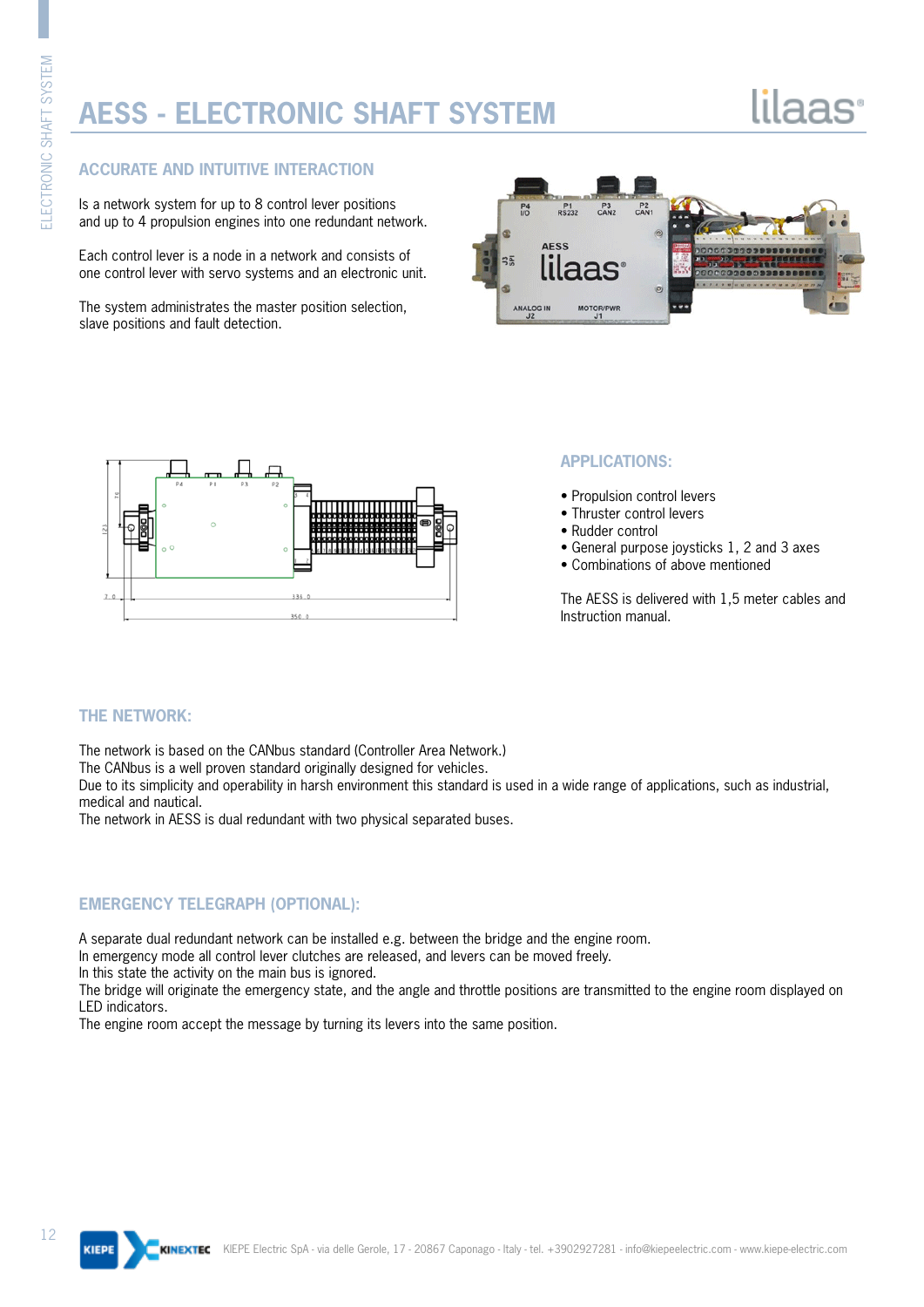### **LINEAR FIRE DETECTION SYSTEM**

#### **FIRE AND TEMPERATURE MONITORING**

- Precise localisation of the alarm
- Quickest possible alarm transmission thanks to highly sensitive sensors
- Individual alarm threshold can be configured for each detection area
- False-alarm-proof
- Simple installation
- No maintenance required
- VdS approval according to EN 54-5, EN 54-22, Class A1.
- DNV-GL certification category D, F, EMC1
- Compatible with Lilaas LTC01 system





#### **TECHNICAL DESCRIPTION:**

Temperature range: -40 °C  $\dots$  +85 °C up to +120 °C briefly Measurement resolution: 0,1°C Branching of cables routes via connection boxes Quick cable repair in case of mechanical damage Up to 2 x 250m combined cable length or 2 x 99 sensors

### **MARINE CABLES**

#### **YOUR SAFETY ON BOARD**

All cables are type certified by leading marine certifing agencies and used for installation on board ships, for communication, instrumentation, power supply, control and lighting. Main International standards and approvals: ABS, BV, DNV-GL, LRS, PRS, RMRS, RINA.

#### **TECHNICAL DESCRIPTION:**

Halogen-free IEC 60754/1-2 Flame-retardant IEC 60332/1, IEC 60332/3 Cat A Fire-resistant IEC 60331 Oil-resistant Smoke density IEC 61034/1-2 (DIN EN 50268/1-2)

#### **CABLE TYPE:**

Telecommunication, Instrumentation, Data: MarineCom YOZc

 FM2XCH ( EMC Type), FM2XCH-FFR FM2XAH FM2XCCH FM2XAAH

Power: MarineFlex YOZp, YZp MarineLine YOZp, YZp M2XCH-EMC, M2XCH 0,6/1 kV (EMC-type) M2XH M2XCH



Control, Alarm: MarineSignal YOZs